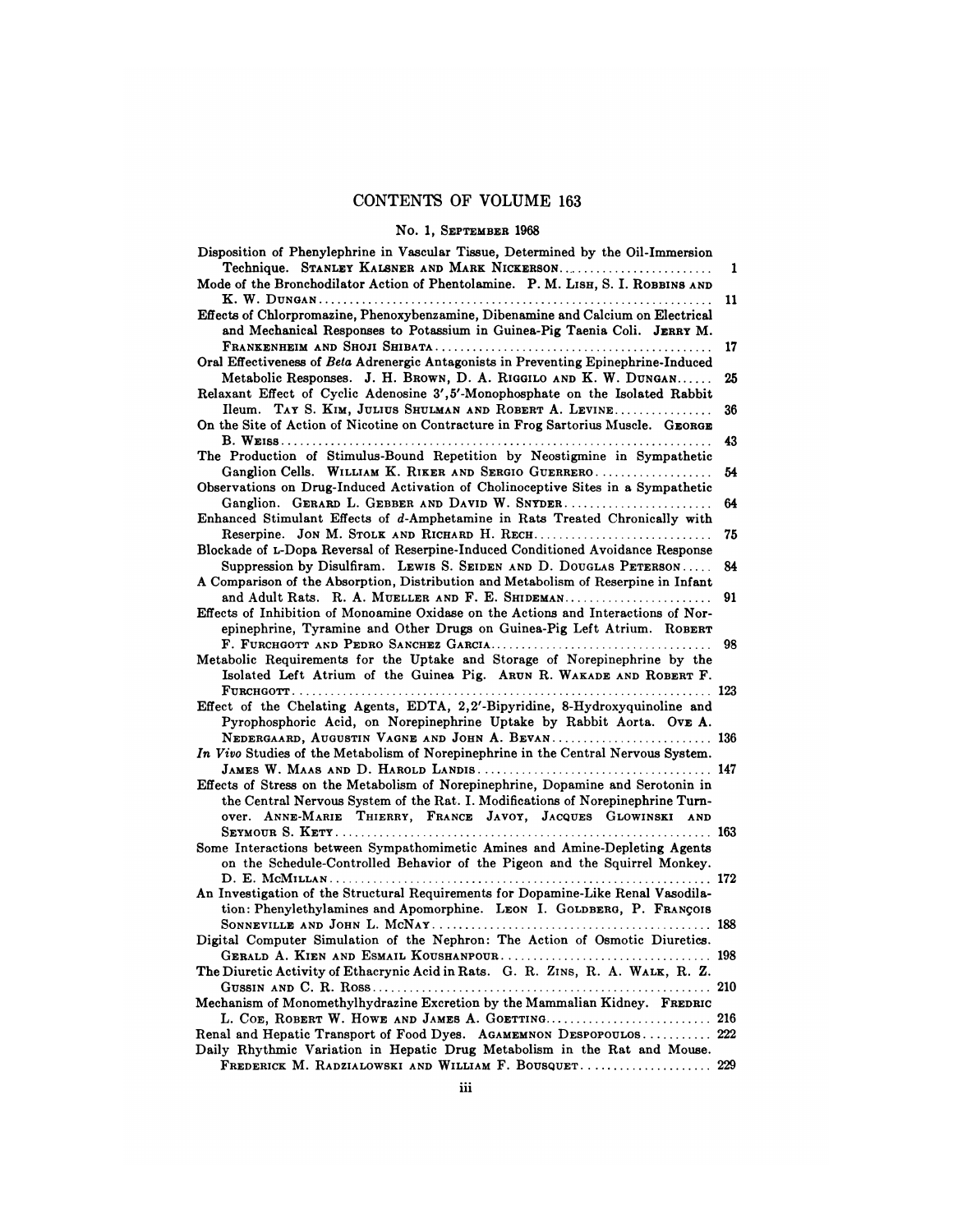## iv CONTENTS

| <b>CONTENTS</b>                                                                                                                                                                                                                                                                                                                                                                                                                                                                                                                                                                                                                                                                                                                                                                                                                                                                                                                                                                                                                                                                                                                                                                                                                                                                                                                                                                                                                                                                                                                                                                                                                                                                                                                                                                                                                                                                                                                                                                                                                                                                                                                                                                                                                                                                                                                                                                                                                                                              |                   |
|------------------------------------------------------------------------------------------------------------------------------------------------------------------------------------------------------------------------------------------------------------------------------------------------------------------------------------------------------------------------------------------------------------------------------------------------------------------------------------------------------------------------------------------------------------------------------------------------------------------------------------------------------------------------------------------------------------------------------------------------------------------------------------------------------------------------------------------------------------------------------------------------------------------------------------------------------------------------------------------------------------------------------------------------------------------------------------------------------------------------------------------------------------------------------------------------------------------------------------------------------------------------------------------------------------------------------------------------------------------------------------------------------------------------------------------------------------------------------------------------------------------------------------------------------------------------------------------------------------------------------------------------------------------------------------------------------------------------------------------------------------------------------------------------------------------------------------------------------------------------------------------------------------------------------------------------------------------------------------------------------------------------------------------------------------------------------------------------------------------------------------------------------------------------------------------------------------------------------------------------------------------------------------------------------------------------------------------------------------------------------------------------------------------------------------------------------------------------------|-------------------|
| Acylphenothiazine Antiinflammatory Agents with Steroid-Like Activity. I. 2-Chloro-<br>10-(β-Dimethylaminopropionyl)-Phenothiazine-5-Oxide Hydrochloride. ALFRED<br>R. MAASS, GENEVIEVE SOSNOWSKI, VIRGIL D. WIEBELHAUS AND JOSEPH<br>The Effect of Steam Inhalation of Volatile Oils on the Output and Composition of<br>Respiratory Tract Fluid. E. M. BOYD AND E. P. SHEPPARD 250                                                                                                                                                                                                                                                                                                                                                                                                                                                                                                                                                                                                                                                                                                                                                                                                                                                                                                                                                                                                                                                                                                                                                                                                                                                                                                                                                                                                                                                                                                                                                                                                                                                                                                                                                                                                                                                                                                                                                                                                                                                                                          |                   |
| No. 2, OCTOBER 1968                                                                                                                                                                                                                                                                                                                                                                                                                                                                                                                                                                                                                                                                                                                                                                                                                                                                                                                                                                                                                                                                                                                                                                                                                                                                                                                                                                                                                                                                                                                                                                                                                                                                                                                                                                                                                                                                                                                                                                                                                                                                                                                                                                                                                                                                                                                                                                                                                                                          |                   |
| The Influence of Denervation and of Decentralization on the Alpha and Beta Effects of<br>Isoproterenol on the Nictitating Membrane of the Pithed Cat. S. PLUCHINO<br>Impulse Transmission Via Nicotinic and Muscarinic Pathways in the Stellate Ganglion<br>Actions of Anticholinesterase Agents upon Ganglionic Transmission in the Dog. R. A.<br>GILLIS, W. FLACKE, J. M. GARFIELD AND M. H. ALPER 277<br>Atropine Excitation of Esophageal Smooth Muscle. J. CHRISTENSEN AND G. F.<br>Decrease in Effectiveness of Phenoxybenzamine after Chronic Denervation and Chronic<br>Decentralization of the Nictitating Membrane of the Pithed Cat. S. Z. LANGER<br>Cardiac Effects of Some Simple Aliphatic Aldehydes. THOMAS N. JAMES AND<br>Steric Aspects of Adrenergic Drugs. XI. Interactions of Dibenamine and Beta<br>Adrenergic Blockers. P. N. PATIL, A. TYE, C. MAY, S. HETEY AND S.<br>Pattern of Renal Vasoconstriction and Transmitter Release during Sympathetic<br>Stimulation in Presence of Angiotensin and Cocaine. BEN G. ZIMMERMAN<br>Effects of Vagal and Sympathetic Nerve Stimulation on the Isolated Atria of the Cat.<br>Autonomic Innervation of Cat Atria. Y. MISU AND S. M. KIRPEKAR 343<br>Effect of Nicotine on Capillary Flow and Terminal Vascular Capacity of the Heart<br>in Normal Dogs and in Animals with Restricted Coronary Circulation. GIANCARLO<br>CORSINI, PRITPAL S. PURI, PEDRO V. M. DURAN AND RICHARD J. BING 353<br>A Study of the Alteration in Receptor Activity of the Rat Fundal Strip by Urea.<br>The Action of Protriptyline on Adrenergic Mechanisms in Rabbit, Primate and Human<br>Eyes. MAURICE E. LANGHAM AND DINA DENRICH CARMEL<br>A Simple, Sensitive Method for the Assay of Adenyl Cyclase. GOPAL KRISHNA,<br>A Simple and Sensitive Fluorescence Assay for Monoamine Oxidase and Diamine Oxi-<br>dase. SOLOMON H. SNYDER AND EDITH D. HENDLEY 386<br>The Effect of Local Anesthetic and pH on Sodium and Potassium Flux in Human Red<br>The Effects of Purine Nucleosides on Sodium Transport and Lactate Production in<br>Human Erythrocyte Ghosts. A. ASKARI AND S. N. RAO 407<br>Alteration of the Microsomal Hemoprotein by 3-Methylcholanthrene: Effects of<br>Ethionine and Actinomycin D. A. P. ALVARES, G. SCHILLING, W. LEVIN<br>Stimulation of the Midbrain Raphe: Effect on Serotonin Metabolism. MICHAEL H.<br>The Anticonvulsant Action of Carbon Dioxide: Interaction with Reserpine and Inhibi- | 290<br>320<br>368 |
| tors of Carbonic Anhydrase. WILLIAM D. GRAY AND CHARLES E. RAUH<br>Locus of Central Depressant Action of Diazepam. ANDREW C. PRZYBYLA AND                                                                                                                                                                                                                                                                                                                                                                                                                                                                                                                                                                                                                                                                                                                                                                                                                                                                                                                                                                                                                                                                                                                                                                                                                                                                                                                                                                                                                                                                                                                                                                                                                                                                                                                                                                                                                                                                                                                                                                                                                                                                                                                                                                                                                                                                                                                                    | 431               |
| A Comparative Study in the Cat of the Respiratory Effects of Morphine Injected<br>Intravenously and into the Cerebrospinal Fluid. J. FLÓREZ, L. E. MCCARTHY                                                                                                                                                                                                                                                                                                                                                                                                                                                                                                                                                                                                                                                                                                                                                                                                                                                                                                                                                                                                                                                                                                                                                                                                                                                                                                                                                                                                                                                                                                                                                                                                                                                                                                                                                                                                                                                                                                                                                                                                                                                                                                                                                                                                                                                                                                                  |                   |